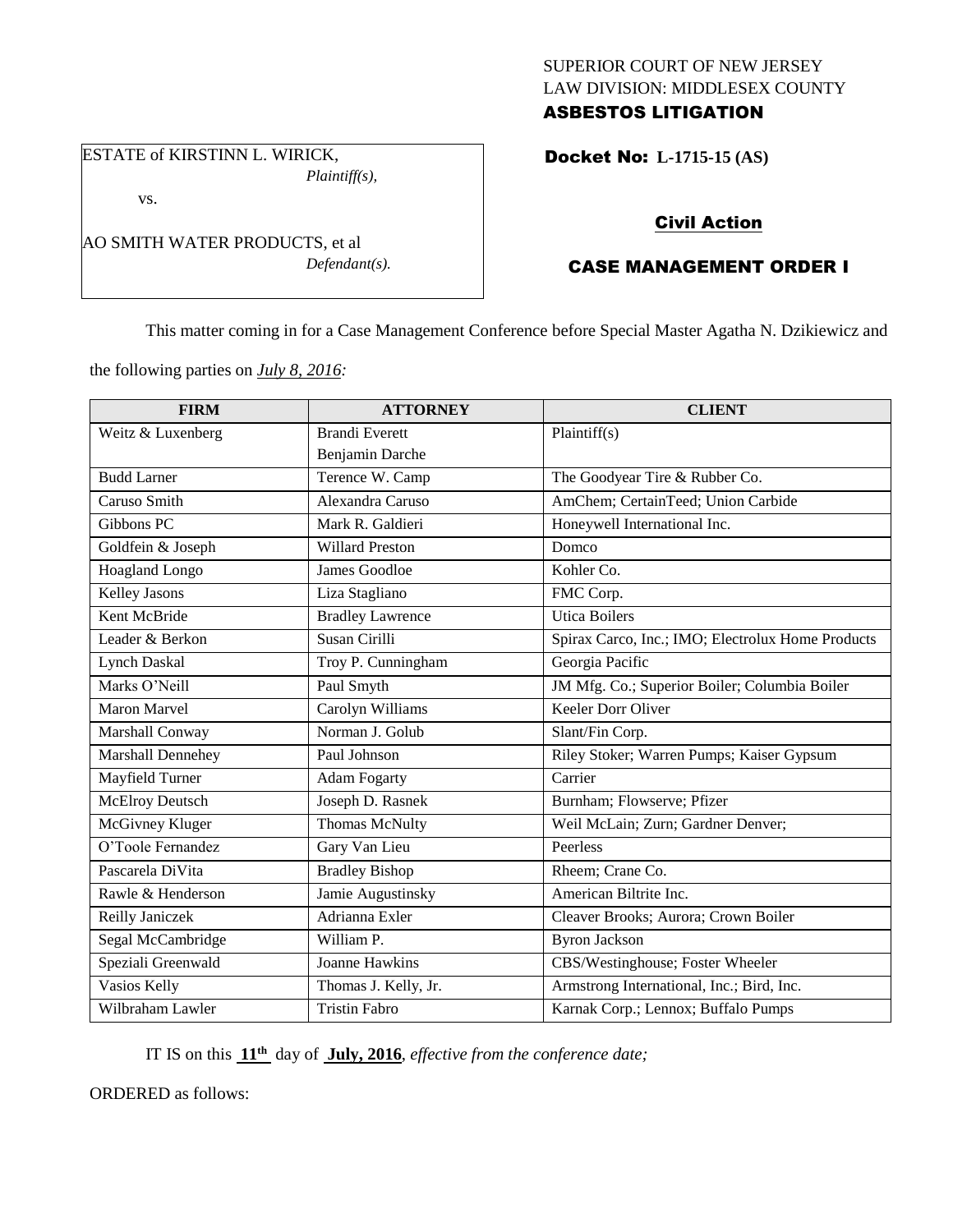Counsel receiving this Order through computerized electronic medium (E-Mail) shall be deemed by the court to have received a copy of the filed original court document. Any document served pursuant to this Order shall be deemed to be served by mail pursuant to *R*.1:5-2.

Defense counsel shall notify plaintiff's counsel within thirty (30) days of the date of this Order if their client was incorrectly named in the Complaint. Counsel may be barred from raising this defense at a later time for failure to comply.

## **DISCOVERY**

| August 5, 2016     | Plaintiff shall serve answers to wrongful death interrogatories by this date.                                                                                                                               |
|--------------------|-------------------------------------------------------------------------------------------------------------------------------------------------------------------------------------------------------------|
| July 29, 2016      | Defendants shall serve answers to standard interrogatories by this date.                                                                                                                                    |
| August 19, 2016    | Plaintiff shall propound supplemental interrogatories and document requests by this date.                                                                                                                   |
| September 19, 2016 | Defendants shall serve answers to supplemental interrogatories and document requests by this<br>date.                                                                                                       |
| August 19, 2016    | Defendants shall propound supplemental interrogatories and document requests by this date.                                                                                                                  |
| September 19, 2016 | Plaintiff shall serve answers to supplemental interrogatories and document requests by this<br>date.                                                                                                        |
| November 30, 2016  | Fact discovery, including depositions, shall be completed by this date. Plaintiff's counsel shall<br>contact the Special Master within one week of this deadline if all fact discovery is not<br>completed. |
| December 30, 2016  | Depositions of corporate representatives shall be completed by this date.                                                                                                                                   |

## **EARLY SETTLEMENT**

December 16, 2016 Settlement demands shall be served on all counsel and the Special Master by this date.

January 19, 2017 @ 10:00am Early settlement conference. All defense counsel shall appear with authority to negotiate settlement and have a representative authorized to negotiate settlement available by phone. Any request to be excused from the settlement conference shall be made to the Special Master no later than 4:00pm of the day prior to the conference.

#### **SUMMARY JUDGMENT MOTION PRACTICE**

January 20, 2017 Plaintiff's counsel shall advise, in writing, of intent not to oppose motions by this date.

 $\_$  , and the set of the set of the set of the set of the set of the set of the set of the set of the set of the set of the set of the set of the set of the set of the set of the set of the set of the set of the set of th

- February 3, 2017 Summary judgment motions shall be filed no later than this date.
- March 3, 2017 Last return date for summary judgment motions.

#### **MEDICAL DEFENSE**

November 30, 2016 Plaintiff shall serve medical expert reports by this date.